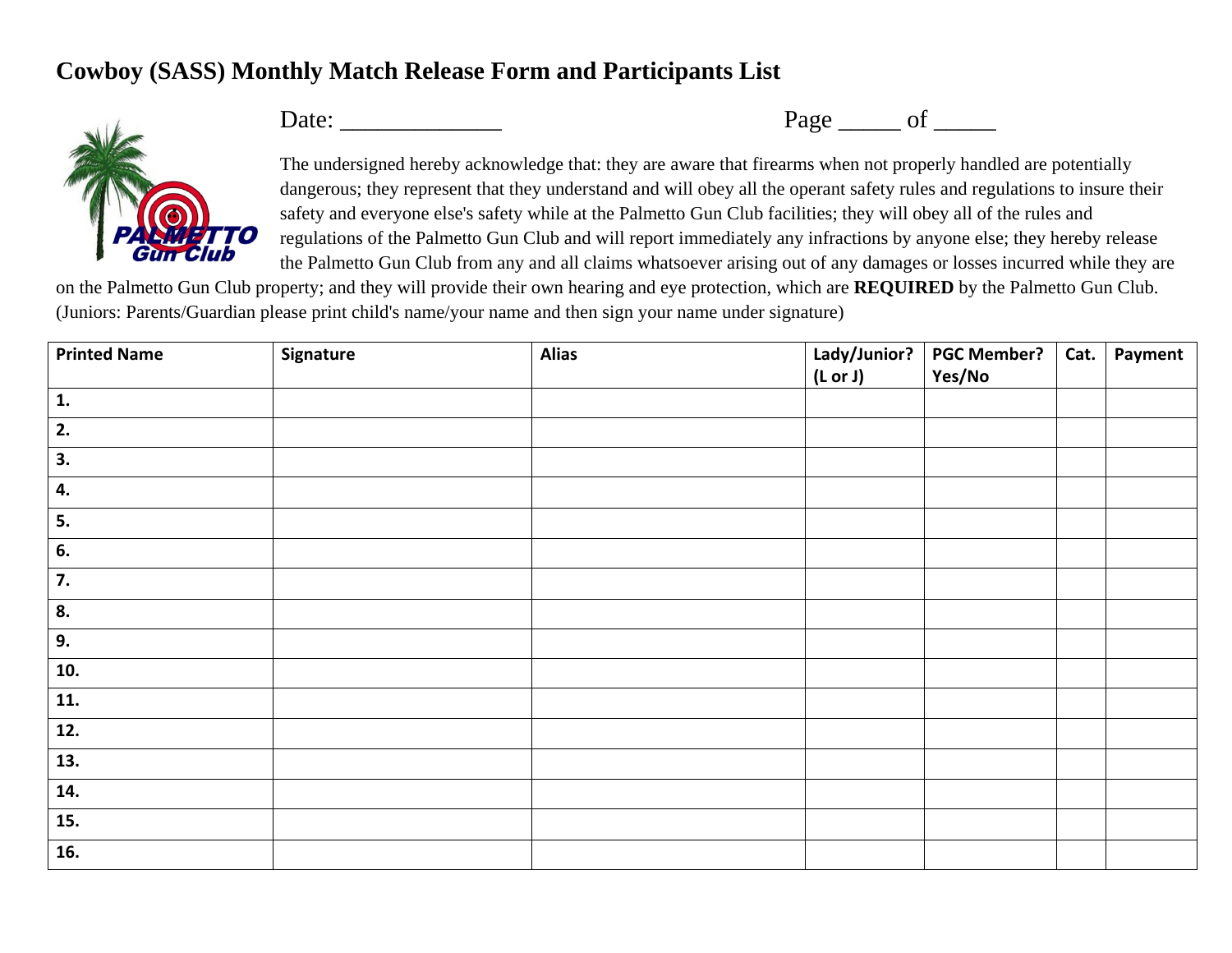

## **Cowboy (SASS) Monthly Match Release Form and Participants List**

Date: \_\_\_\_\_\_\_\_\_\_\_\_\_ Page \_\_\_\_\_ of \_\_\_\_\_

The undersigned hereby acknowledge that: they are aware that firearms when not properly handled are potentially dangerous; they represent that they understand and will obey all the operant safety rules and regulations to insure their

safety and everyone else's safety while at the Palmetto Gun Club facilities; they will obey all of the rules and regulations of the Palmetto Gun Club and will report immediately any infractions by anyone else; they hereby release the Palmetto Gun Club from any and all claims whatsoever arising out of any damages or losses incurred while they are on the Palmetto Gun Club property; and they will provide their own hearing and eye protection, which are **REQUIRED** by the Palmetto Gun Club. (Juniors: Parents/Guardian please print child's name/your name and then sign your name under signature)

| <b>Printed Name</b> | Signature | <b>Alias</b> | Lady/Junior? | <b>PGC Member?</b> | Cat. | Payment |
|---------------------|-----------|--------------|--------------|--------------------|------|---------|
|                     |           |              | (Lor J)      | Yes/No             |      |         |
| 17.                 |           |              |              |                    |      |         |
| 18.                 |           |              |              |                    |      |         |
| 19.                 |           |              |              |                    |      |         |
| 20.                 |           |              |              |                    |      |         |
| $\overline{21}$ .   |           |              |              |                    |      |         |
| $\overline{22.}$    |           |              |              |                    |      |         |
| 23.                 |           |              |              |                    |      |         |
| 24.                 |           |              |              |                    |      |         |
| $\overline{25}$ .   |           |              |              |                    |      |         |
| 26.                 |           |              |              |                    |      |         |
| 27.                 |           |              |              |                    |      |         |
| 28.                 |           |              |              |                    |      |         |
| 29.                 |           |              |              |                    |      |         |
| 30.                 |           |              |              |                    |      |         |
| 31.                 |           |              |              |                    |      |         |
| 32.                 |           |              |              |                    |      |         |